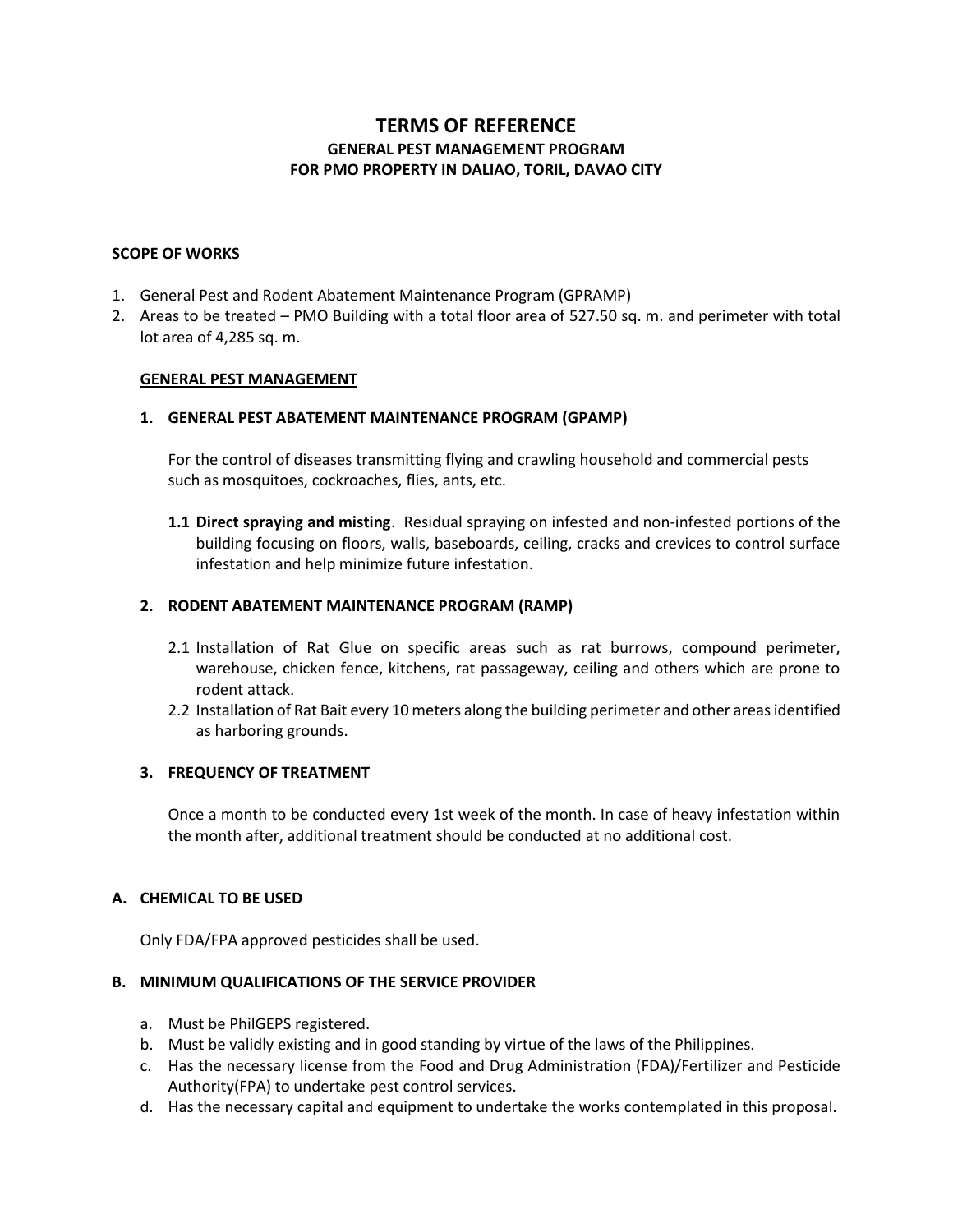# **C. DOCUMENTARY REQUIREMENTS TO BE SUBMITTED**

For purposes of evaluating the technical, financial, and legal capacity of the service provider the following documents shall be submitted together with their quotation:

- a. PhilGEPS Registration Number or Certificate of Platinum Membership (all pages);
- b. Valid Mayor's/Business Permit;
- c. Necessary license from the FDA/FPA; and,
- d. Lists of equipment and FDA/FPA approved pesticides to be used.

In addition, an original duly signed Omnibus Sworn Statement shall be submitted. Attached template for your reference.

CONFORME:

| (Signature and Printed Name of Bidder/ |
|----------------------------------------|
| Authorized Representative)             |

\_\_\_\_\_\_\_\_\_\_\_\_\_\_\_\_\_\_\_\_\_\_\_\_\_\_\_\_\_\_

Designation

Date Signed